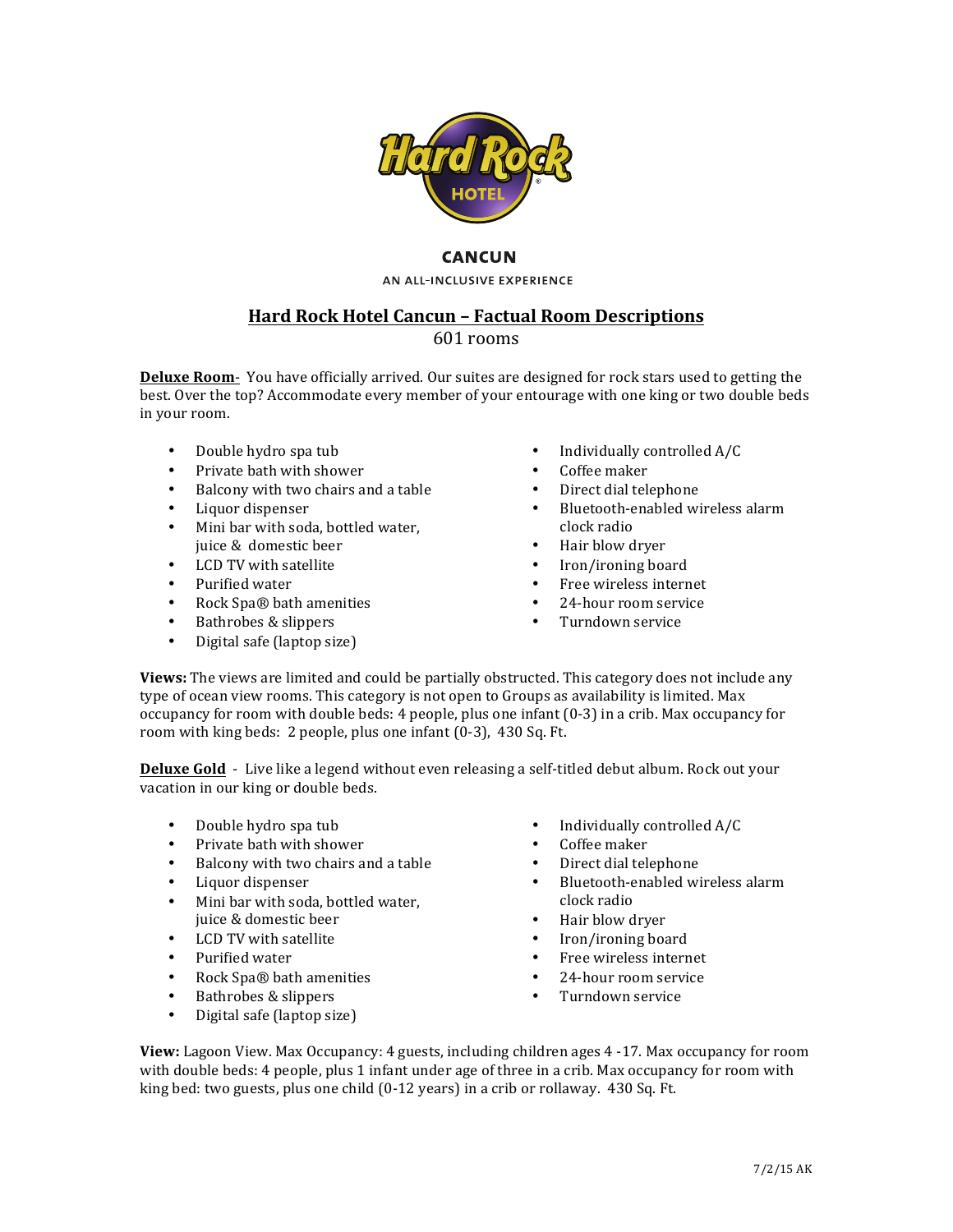**Deluxe Platinum** - One king bed or two double bed.

- Double hydro spa tub
- Private bath with shower
- Balcony with two chairs and a table
- Liquor dispenser
- Mini bar with soda, bottled water, juice & domestic beer
- LCD TV with satellite
- Purified water
- Rock Spa® bath amenities
- Bathrobes & slippers
- Digital safe (laptop size)
- $\bullet$  Individually controlled  $A/C$
- Coffee maker
- Direct dial telephone
- Bluetooth-enabled wireless alarm clock radio
- Hair blow dryer
- Iron/ironing board
- Free wireless internet
- 24-hour room service
- Turndown service

### *4 physically challenged rooms.*

**View:** Ocean View. Max occupancy for room with double beds: 4 guests, plus one infant under age of three in a crib Max occupancy for room with king bed: two guests, plus one child  $(0-12 \text{ years})$  in a crib or rollaway. 430 Sq. Ft.

**Rock Royalty Level - Deluxe Platinum -** You are now Hard Rock Royalty. Kick off your shoes and relax in paradise with your own Personal Assistant. Enjoy your vacation in a king bed.

- Rock Royalty Personal Assistant (7am  $-11$ pm $)$
- Ironing Service (2 items per person/per stay)
- Upgraded full-size Rock Spa® bath products
- Express luggage delivery
- Complimentary Shoe Shine
- Nightly Petit Fours
- Aromatherapy and Pillow Menu
- Spa Tub Preparation (with 24-hours notice)
- Personal Assistance with reservations (on and off property)
- Priority Reservations to picks® and mix® program
- Access to Rock Royalty areas on the pool, lounge and beach
- Complimentary 25-minute couple's massage at the Rock Spa®
- VIP Check-in and check-out
- Late checkout available (until 3pm available upon request and availability)
- Complimentary beach bag (1 per room/per stay)
- Bonus Track (Personal Assistant will help review account and assist in express check-out)
- Priority booking for bali beds  $(\$)$
- Double hydro spa tub
- Private bath with shower
- Balcony with two chairs and a table
- Premium Liquor dispenser Absolut, Bacardi White, Johnny Walker Black Label, Jose Cuervo Especial
- Mini bar with soda, bottled water, juice, domestic beer and snacks
- LCD TV with satellite
- Purified water
- Rock Spa® bath amenities
- Plush Bathrobes & slippers
- Sleeping Mask
- Loofah Sponge
- Digital safe (laptop size)
- Individually controlled A/C
- Espresso machine
- Direct dial telephone
- Bluetooth-enabled wireless alarm clock radio
- Hair blow dryer
- Iron/ironing board
- Free wireless internet
- 24-hour room service select a la carte menu
- Turndown service

*4 physically challenged rooms.*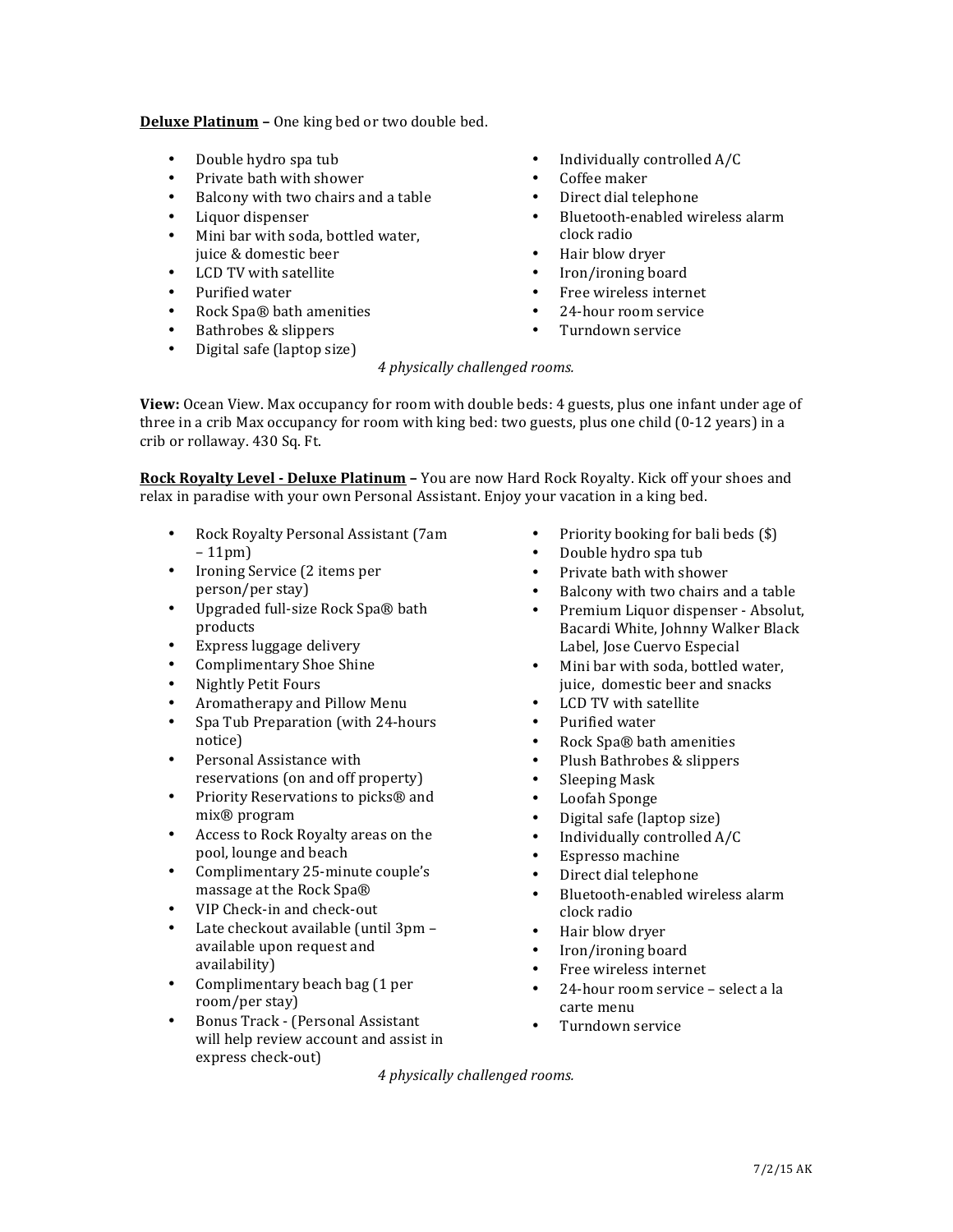**View:** Ocean View. Max occupancy for room is 2 guests. 430 Sq. Ft.

**Deluxe Family** – Two connecting rooms - one bedroom with a king bed and another bedroom with two double beds.

- Double hydro spa tub in each room
- Private bath with double showers
- Balcony with two chairs and table
- A mini bar with drinks the kids will like as well as a variety of adult beverages (soda, bottled water, juice & domestic beer)
- Liquor dispenser
- LCD TV with satellite in each bedroom
- Xbox 360, with a selection of DVD's & Xbox games available upon request
- Purified water
- Rock Spa® bath amenities
- L'Oreal Kids bath amenities
- Adult and kids bathrobes & slippers
- Digital safe (laptop size).
- Individually controlled A/C
- Coffee maker
- Direct dial telephone
- Bluetooth-enabled wireless alarm clock radio
- Hair blow dryer
- Iron/ironing board
- Free wireless internet
- 24-hour room service (special kid's menu)
- Turndown service
- In-room family guide with activities schedule
- Kids beach toys
- Family welcome amenities

**View:** Lagoon view. Max Occupancy: 6 guests, including children (ages 4-17) & infants (0-3) 4 adults maximum. A maximum of 1 infant (ages  $0 - 3$ ) will be allowed to stay in the same room with 6 guests. 763 Sq. Ft.

### **Deluxe Diamond** - One king bed.

- Double hydro spa tub
- Private bath with shower
- Balcony with chairs and a table
- Liquor dispenser with premium brands
- Mini bar with soda, bottled water, juice & domestic beer
- LCD TV with satellite
- DVD/CD player
- Purified water
- Rock Spa® bath amenities
- Bathrobes & slippers
- Digital safe (laptop size)
- Individually controlled A/C
- Espresso/American coffee maker
- Direct dial telephone
- Bluetooth-enabled wireless alarm clock radio
- Hair blow dryer
- Iron/ironing board
- Free wireless internet
- $\cdot$  24-hour room service from select restaurant menus
- Nightly Petit Fours
- Turndown service
- Pillow menu
- Aromatherapy
- Exclusive beach bag (one per room/per stay)
- Exclusive concierge phone service
- Pre-order breakfast the night before

**View:** Ocean view in the best locations. Max Occupancy: 2 guests. 430 Sq. Ft.

**Rock Suite Platinum** – Two bedrooms: One bedroom with a king size bed and a second bedroom with two double beds. This suite includes a living area and dining area.

- Double hydro spa tub in each room
- Private bath with shower

Private terrace with lounge chairs and chairs with a table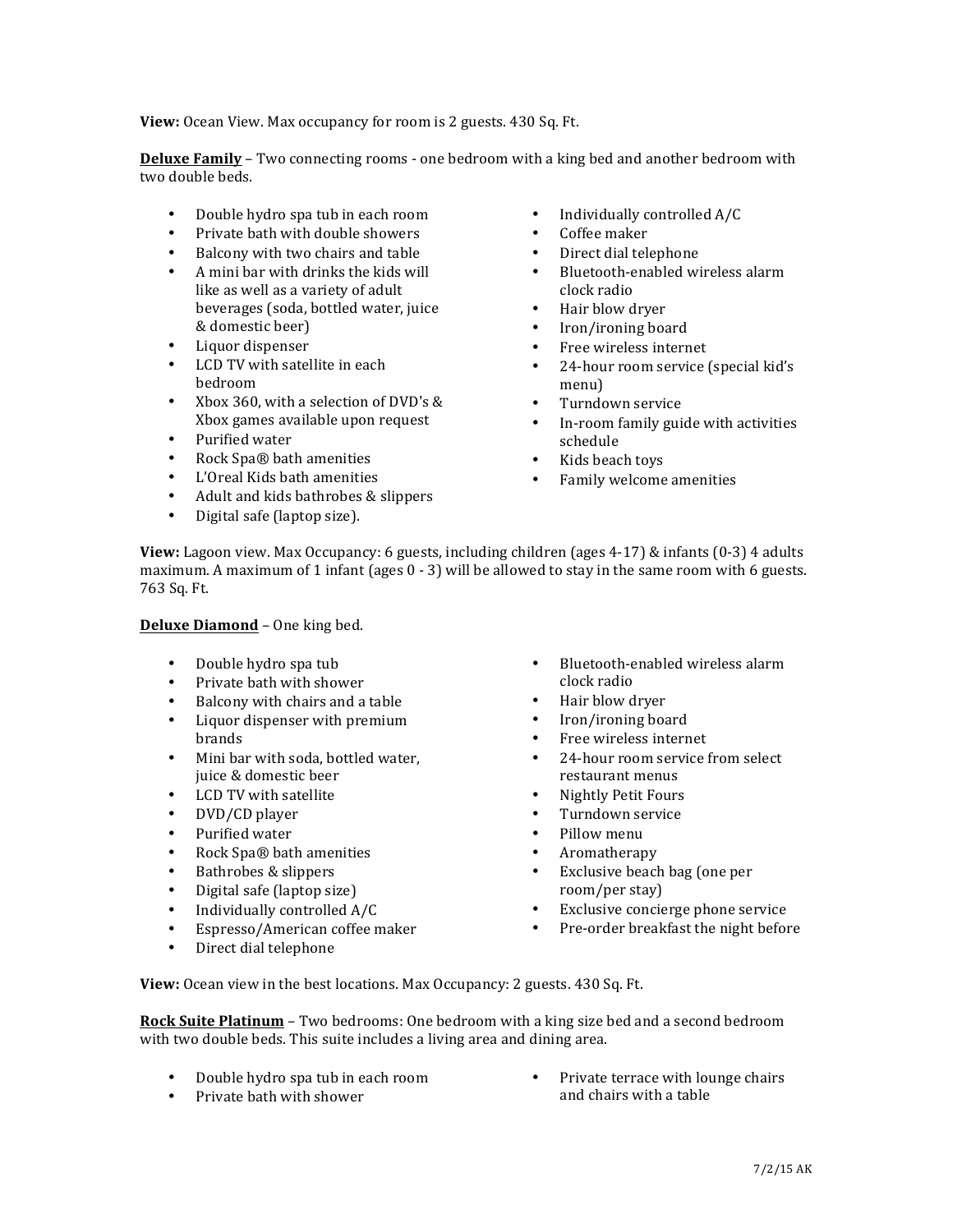- Liquor dispenser
- Mini bar with soda, bottled water, juice & domestic beer
- LCD TV with satellite
- Bluetooth-enabled wireless alarm clock radio
- DVD/CD player upon request
- Purified water
- Rock Spa® bath amenities
- Bathrobes & slippers
- Bathroom scale
- Digital safe (laptop size)
- Individually controlled A/C
- Espresso/American coffee maker
- Direct dial telephone
- Hair blow drver
- Iron/ironing board
- Free wireless internet
- 24-hour room service from select restaurant menus
- Nightly Petit Fours
- Turndown service
- Pillow menu
- Aromatherapy

**View:** Ocean or lagoon view or ocean and lagoon view (only a few rooms are available with both the ocean and lagoon view). Max Occupancy: 6 guests, including children & infants. 1,065 Sq. Ft. A maximum of 1 infant (ages  $0-3$ ) will be allowed to stay in the same room with 4 guests. 430 Sq. Ft.

**Rock Star Suite** – Themed decoration of Elton John and The Police memorabilia; suite fit for a Hard Rock Queen. This suite comes fully equipped with two bedrooms with king-sized beds, living room, dining room with marble top dining room table that sits six, and bar. Let's not forget about the surround sound system with spot sound capability and terrace sound system. Take advantage of our unmatchable views of the ocean and Cancun lake on the two-story terrace which also has its own music and lighting system. All of your Rock Royalty Level amenities are already included in this room category so you may rock on- my highness.

- Rock Royalty Personal Assistant (7am – 11pm)
- Ironing Service (2 items per person/per stay)
- Upgraded full-size Rock Spa® bath products
- Express luggage delivery
- Complimentary Shoe Shine
- Nightly Petit Fours
- Aromatherapy and Pillow Menu
- Spa Tub Preparation (with 24-hours notice)
- Personal Assistance with reservations (on and off property)
- Priority Reservations to picks® and mix® program
- Access to Rock Royalty areas on the pool, lounge and beach
- Complimentary 25-minute couple's massage at the Rock Spa®
- VIP Check-in and check-out
- Late checkout available (until 3pm available upon request)
- Complimentary beach bag (1 per room/per stay)
- Bonus Track (Personal Assistant will help review account and assist in express check-out)
- Priority booking for bali beds  $(\$)$
- Double hydro spa tub
- Private bath with shower
- Outdoor shower
- Two-story terrace with lounge chairs and table
- Premium Liquor dispenser Absolut, Bacardi White, Johnny Walker Black Label, Jose Cuervo Especial
- Mini bar with soda, bottled water, juice, domestic beer and snacks
- Home Theater and surround sound music system and blue-ray player and lighting
- 58" high-definition plasma TV
- Bluetooth-enabled wireless alarm clock radio
- DVD/CD player upon request
- Purified water
- Plush Bathrobes & slippers
- Loofah Sponge
- Digital safe (laptop size)
- Individually controlled A/C